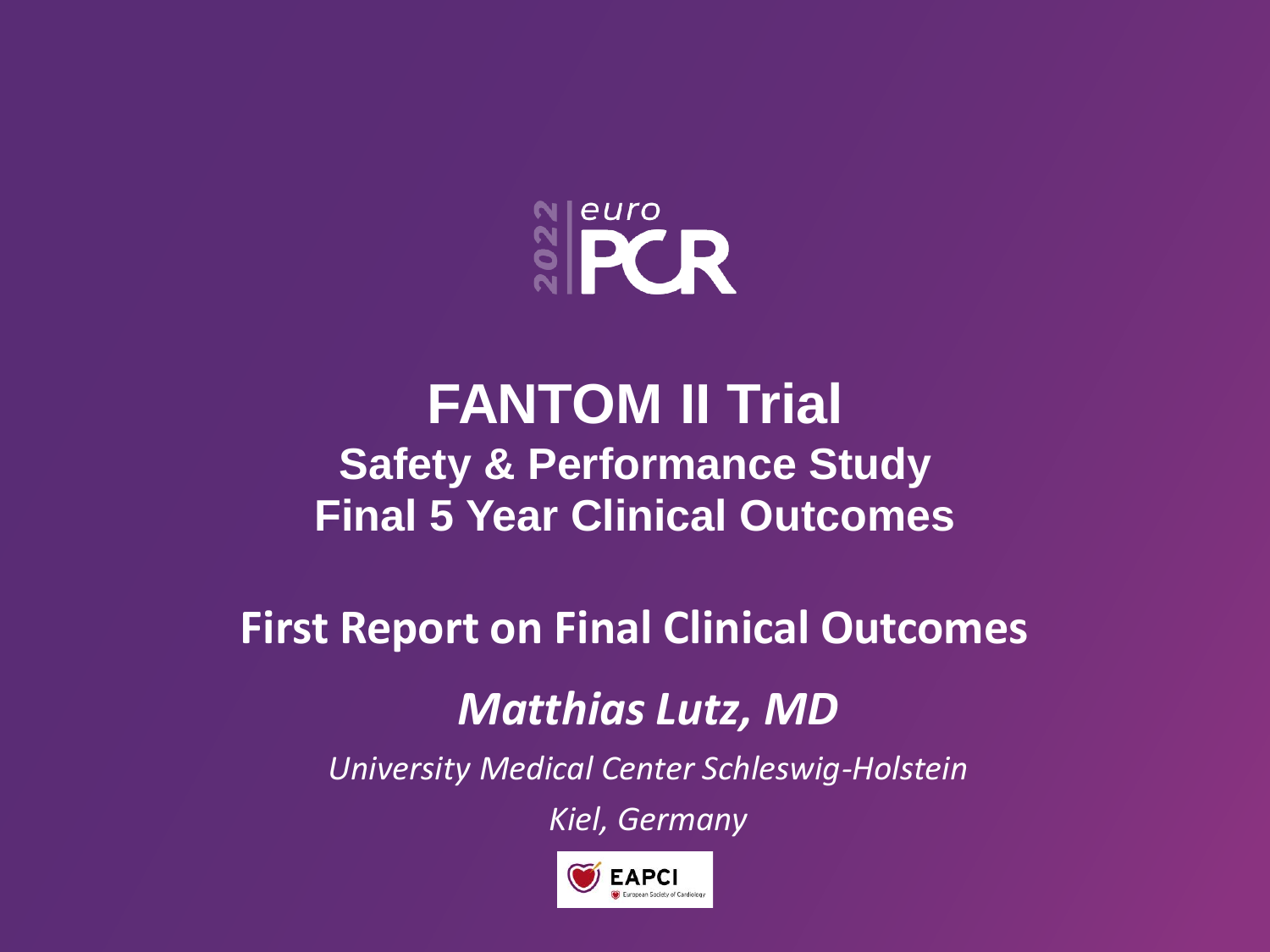#### **Speaker's name : Matthias Lutz**

☑ I have the following potential conflicts of interest to declare:

Receipt of grants / research support: REVA Medical

Receipt of honoraria or consultation fees: Abbott, B.Braun Melsungen AG, REVA Medical



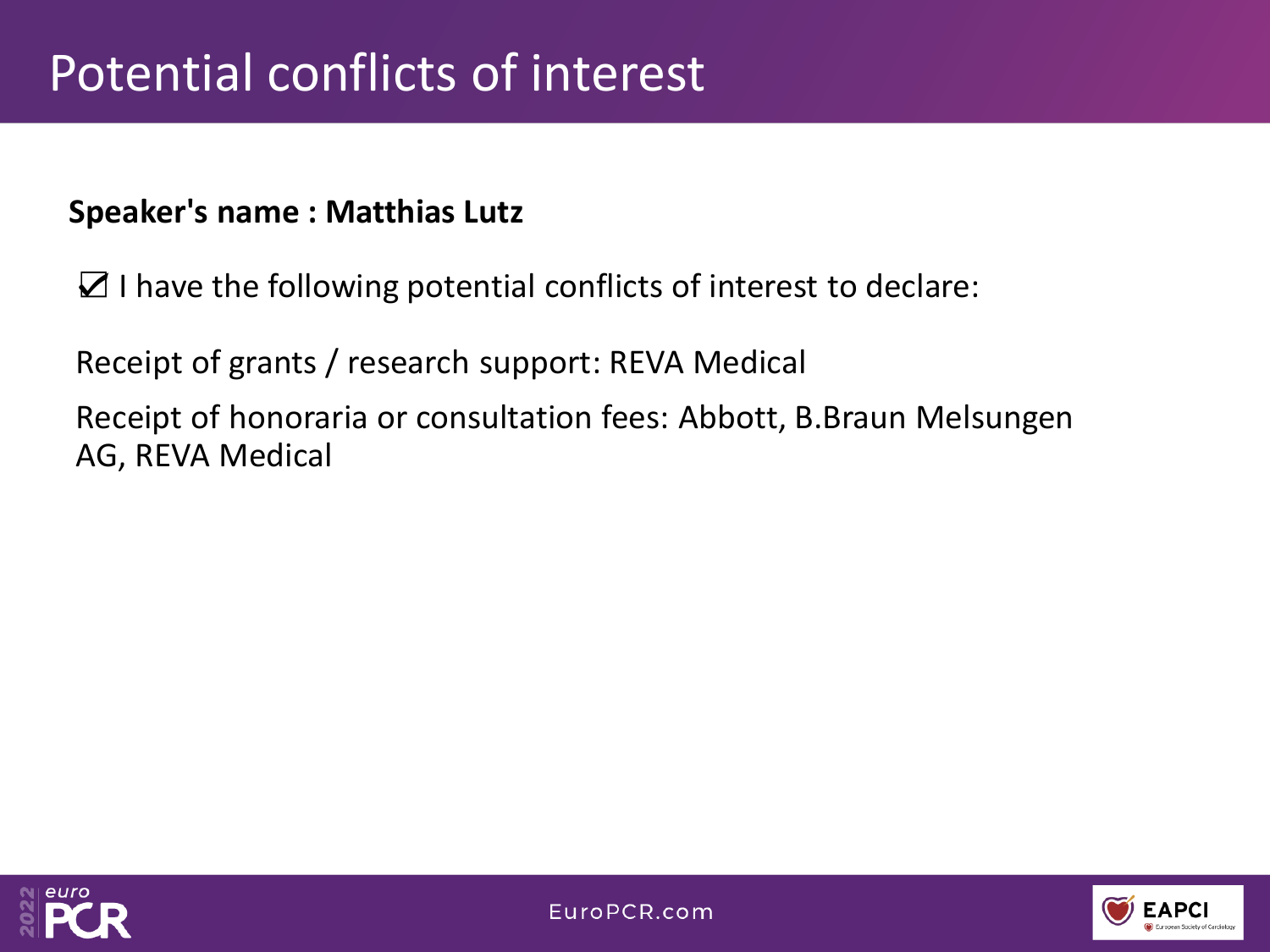# Why this study?

# **Second Generation Fantom Bioresorbable Scaffold**

- **Thin struts: 125 µm**
- **Enhanced radial strength**
- **Minimal recoil**
- **Single-step balloon inflation**
- **0.75 expansion over nominal (3.0 mm)**



#### **Tyrocore™**

- **Radiopaque**
- **Provides strength during healing**
- **Vessel uncaged in one year**
- **Complete resorption in ~4 years**



- **First anti-proliferative agent used in drug eluting stents**
- **Highly lipophilic with broad therapeutic window**
- **Demonstrated across multiple clinical studies and drug eluting stents**



#### **Scaffold Design Sirolimus Delivery System**

- **Semi-compliant nylon balloon**
- **High 18 atm rated burst pressure**
- **Rapid exchange**
- **1.35 mm crossing profile**



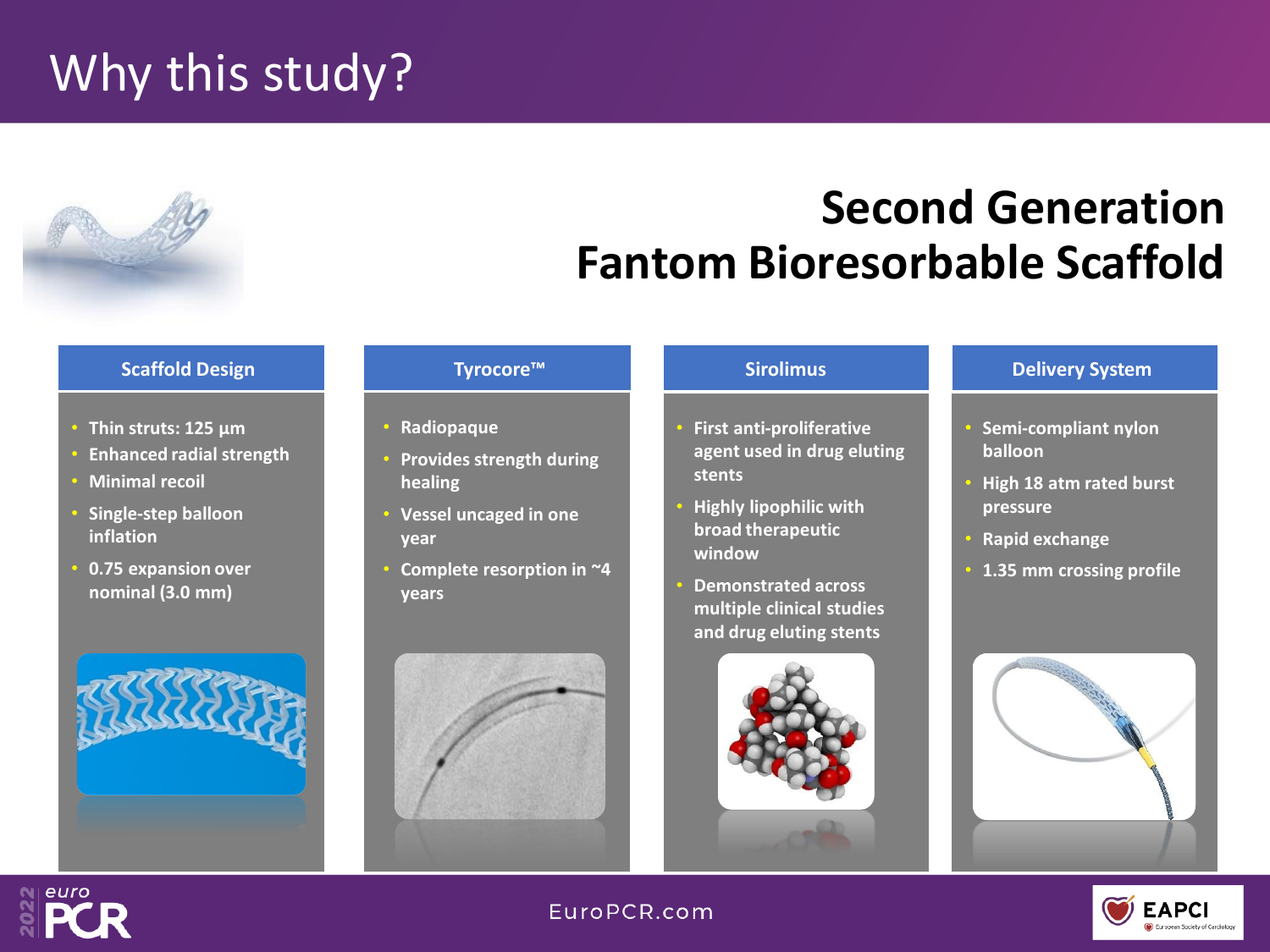# Why this study?



### **Fantom's Technology: Tyrocore®**

Radiopaque, bioresorbable polymer approved for use in medical devices

#### Tyrocore**®** Properties

- Proprietary bioresorbable polymer
- Strong for excellent mechanical properties
- X-ray visible, ideal for vascular procedures
- Naturally biocompatible: derived from the tyrosine amino acid
- Polymer properties are tailorable to meet a clinical application by modifying:
	- **Strength**
	- **Flexibility**
- Degradation time <sup>1</sup>CE Mark Approved in Europe
	- Drug delivery profile



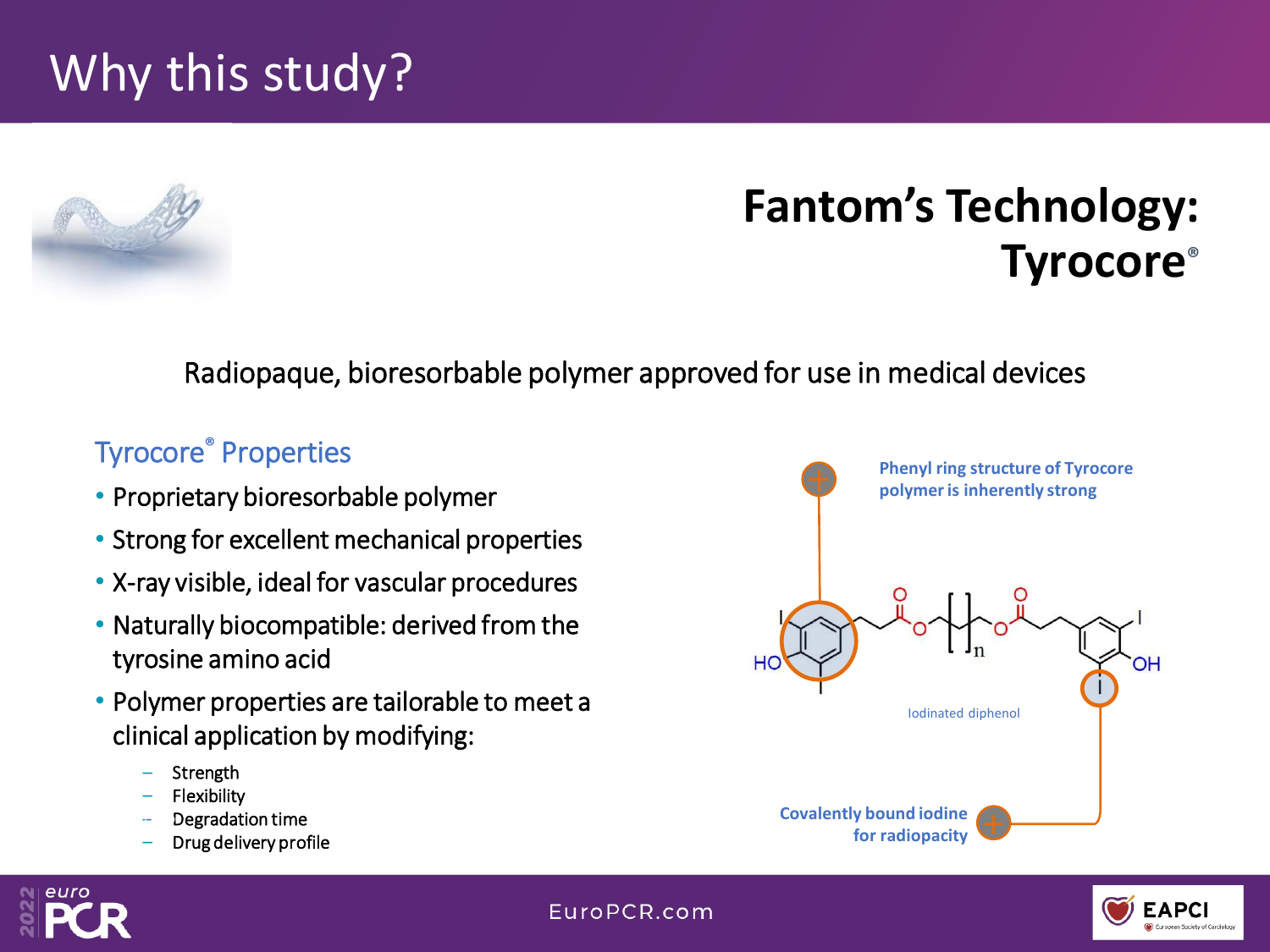# What did we study?



#### **Study Design**

- Safety and Performance Trial
- 240 patients in 2 cohorts
- 2.5mm to 3.5mm vessels
- Lesion length ≤ 20mm
- ─ Angiographic follow-up
	- Cohort A: 6 months 117 Pts.
	- Cohort B: 9 months 123 Pts.
- ─ Serial imaging sub-studies
	- Cohort A: 24 months (25 Patients)
	- Cohort B: 60 months (25 Patients)





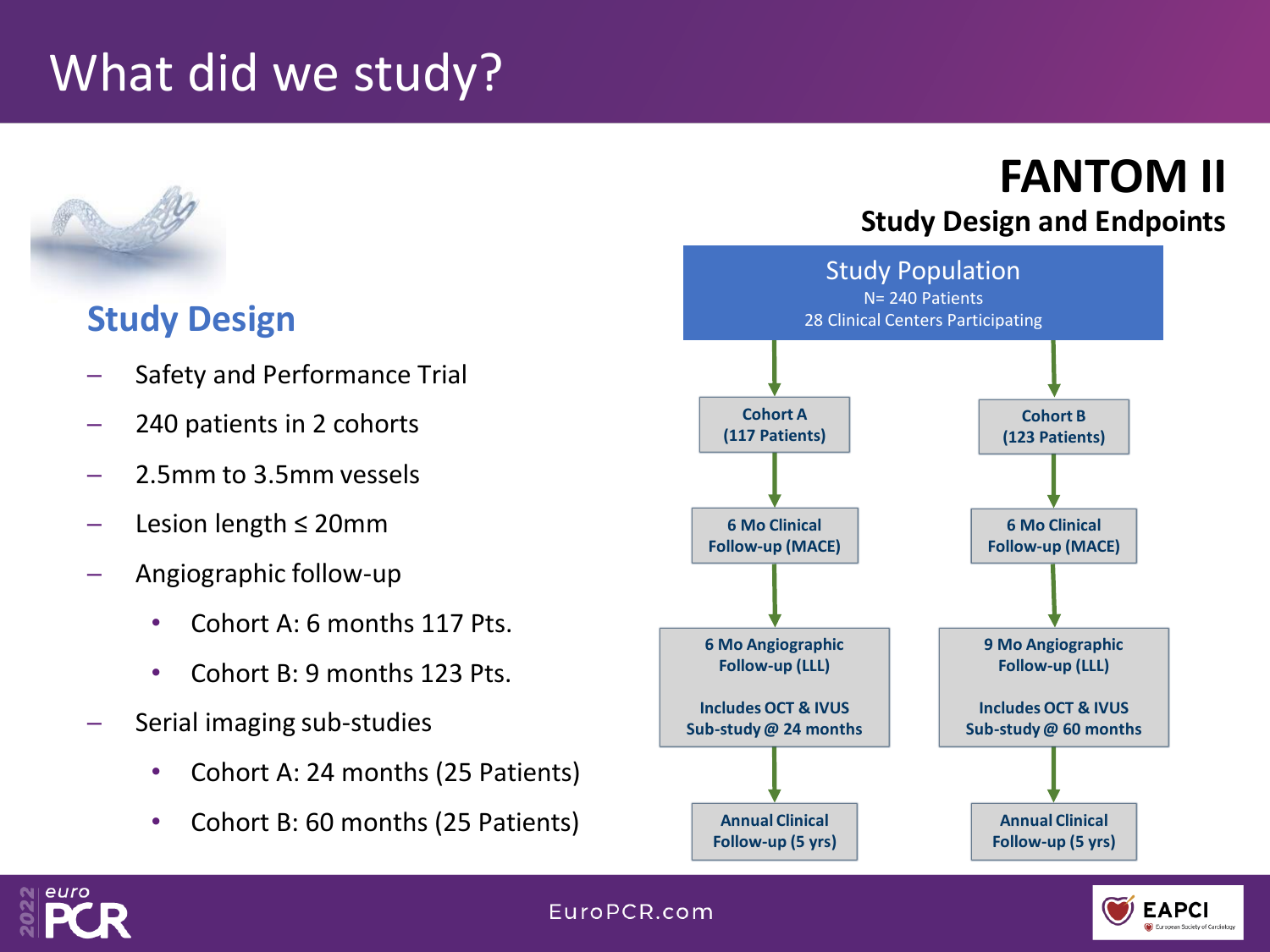## How was the study executed?



# *FANTOM II Study Investigators*

- Australia
	- Dr. Muller, Dr. Jepson, Dr. Walters
- Belgium
	- Dr. De Bruyne
- Brazil
	- Dr. Feres, Dr. Costa, Dr. Chamie, Dr. Perin
- Denmark
	- Dr. Christiansen, Dr. Tilsted, Dr. Okkels-Jensen
- France
	- Dr. Carrié, Dr. Chevalier, Dr. Fajadet, Dr. Collet

#### • Germany

- Prof. Frey, Dr. Lutz, Dr. Weber-Albers, Dr. Achenbach, Dr. Kische, Dr. Ince, Prof. Brachmann, Dr. Naber
- Netherlands
	- Dr. Amoroso, Dr. Wykrzykowska, Dr. Daemen
- Poland
	- Dr. Dudek, Dr. Kochman, Dr. Koltowski, Dr. Lesiak, Dr. Wojdyla



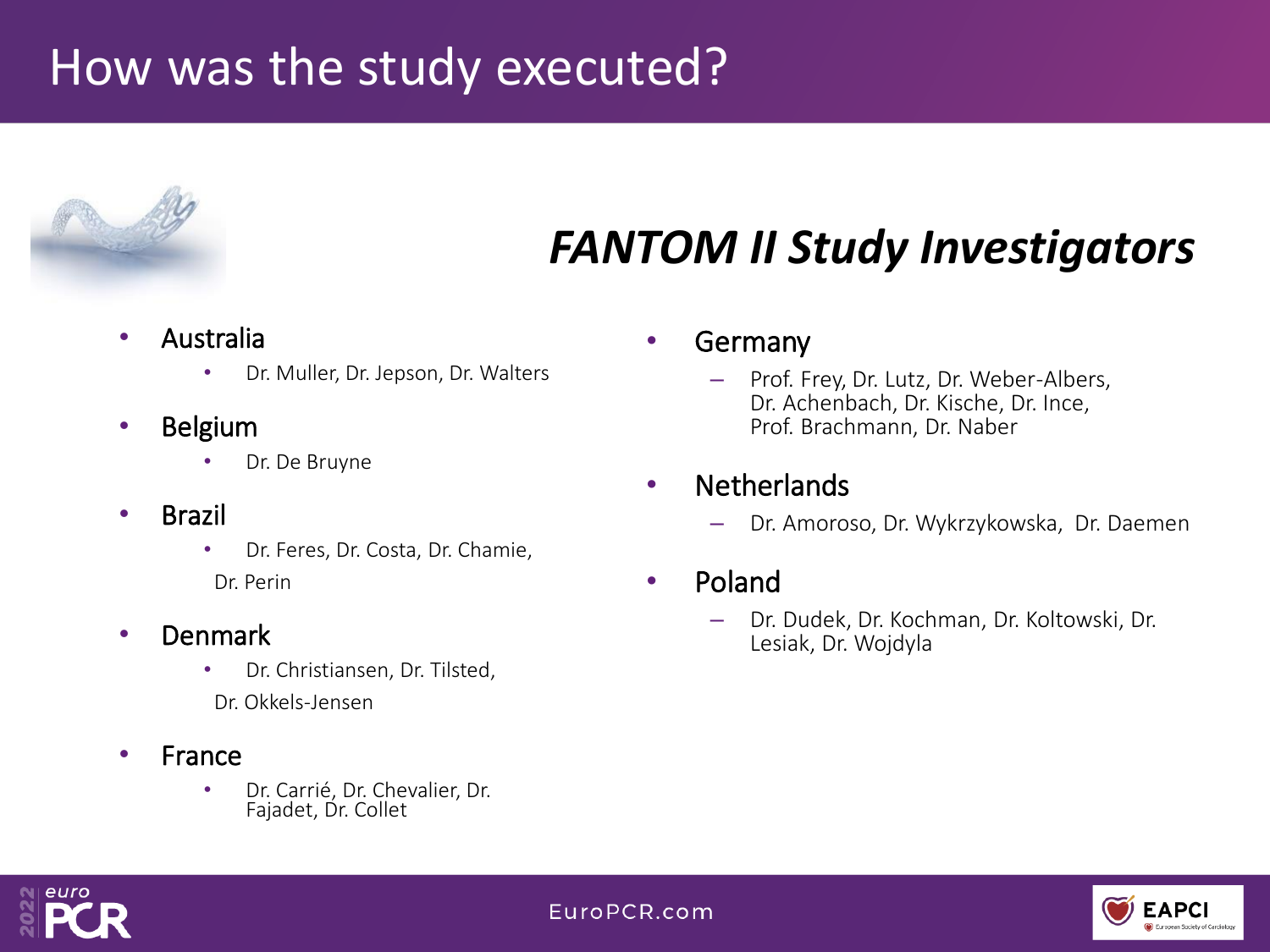### How was the study executed?



## **FANTOM II – Cohorts A & B**

#### **Patient Flow and Baseline Characteristics**

| <b>Patient Characteristics (N=240)</b> |                 |  |  |
|----------------------------------------|-----------------|--|--|
| Patient Age (average years)            | $62.7 \pm 10.1$ |  |  |
| <b>Male</b>                            | 70.4%           |  |  |
| <b>Diabetes</b>                        | 23.8%           |  |  |
| <b>Current/Former Smoker</b>           | 59.6%           |  |  |
| Hypertension                           | 73.8%           |  |  |
| Hyperlipidemia                         | 70.8%           |  |  |
| <b>Prior PCI</b>                       | 43.8%           |  |  |
| <b>Prior CABG</b>                      | 2.9%            |  |  |
| <b>Prior MI</b>                        | 26.3%           |  |  |
| Recent LVEF <40%                       | $0.0\%$ (N=231) |  |  |



**EAPCI** European Society of Cardiology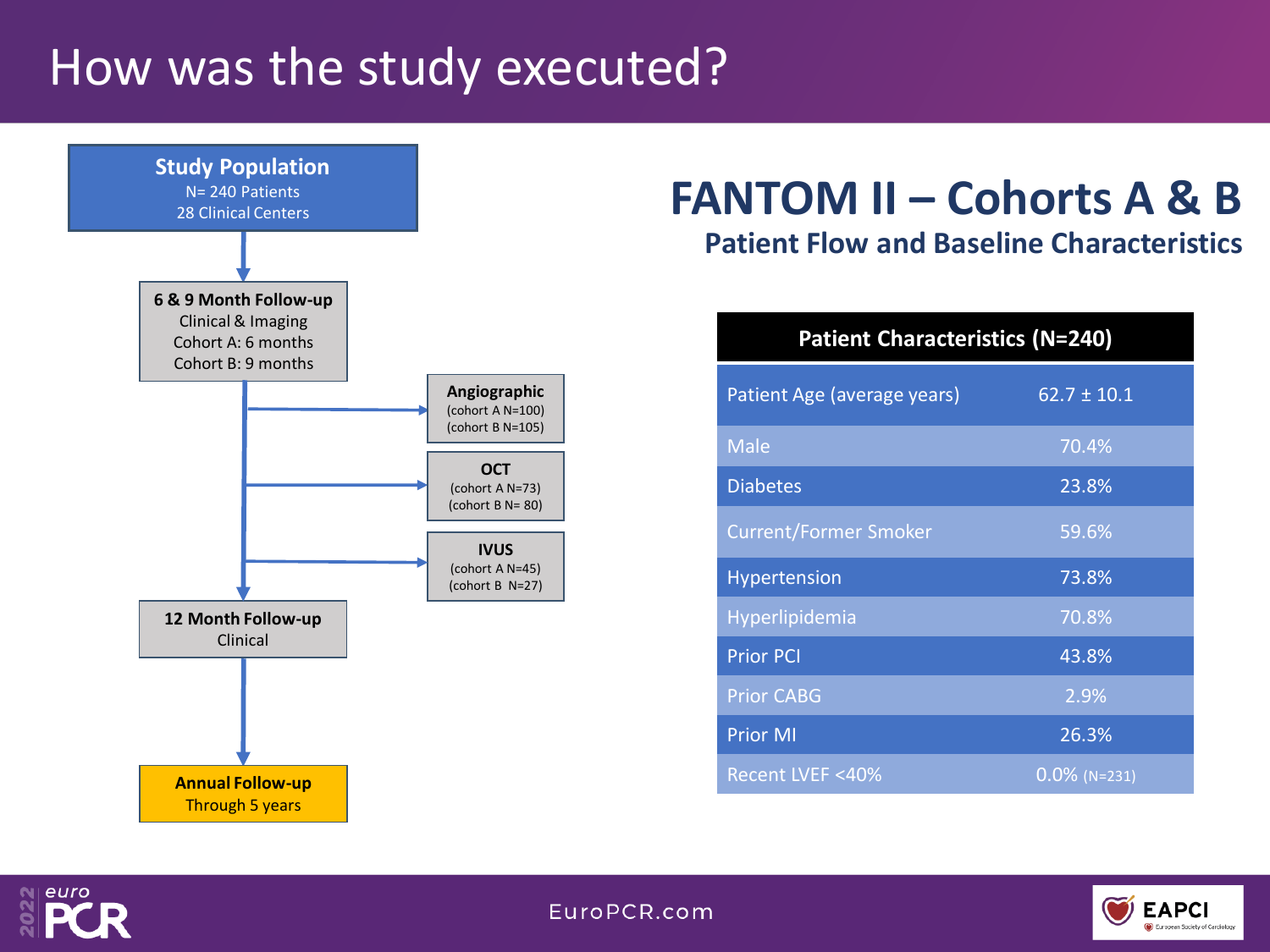# What are the essential results?



euro

| Target Lesion Location (n=238) <sup>1</sup> |               |  |  |
|---------------------------------------------|---------------|--|--|
| <b>LAD</b>                                  | 48.7% (116)   |  |  |
| <b>LCX</b>                                  | $31.3\%$ (74) |  |  |
| <b>RCA</b>                                  | 20.2% (48)    |  |  |

| <b>ACC/AHA Lesion Class (n=238)<sup>1</sup></b> |             |  |
|-------------------------------------------------|-------------|--|
| <b>Type A</b>                                   | 18.5% (44)  |  |
| Type B1                                         | 49.6% (118) |  |
| Type B <sub>2</sub>                             | 29.4% (70)  |  |
| Type C                                          | $2.5\%$ (6) |  |

## **FANTOM II – Cohorts A & B**

#### **Lesion Characteristics and Procedural Outcomes**

#### **Lesion Characteristics Procedural Outcomes**

| <b>Acute Procedural Outcomes</b>           |       |  |  |
|--------------------------------------------|-------|--|--|
| Acute Technical Success <sup>(1)</sup>     | 95.8% |  |  |
| Acute Procedural Success <sup>(2)</sup>    | 99.1% |  |  |
| Clinical Procedural Success <sup>(3)</sup> | 99.6% |  |  |

- (1) Defined as successful delivery and deployment of the intended scaffold in the intended lesion without device related complications.
- (2) Defined as acute technical success (see definition above), resulting in a residual stenosis of ≤50 percent with no immediate (in-hospital) MACE.
- (3) Defined as acute procedural success (see definition above), with no MACE thirty days post-intervention and with a final diameter stenosis ≤50 percent.



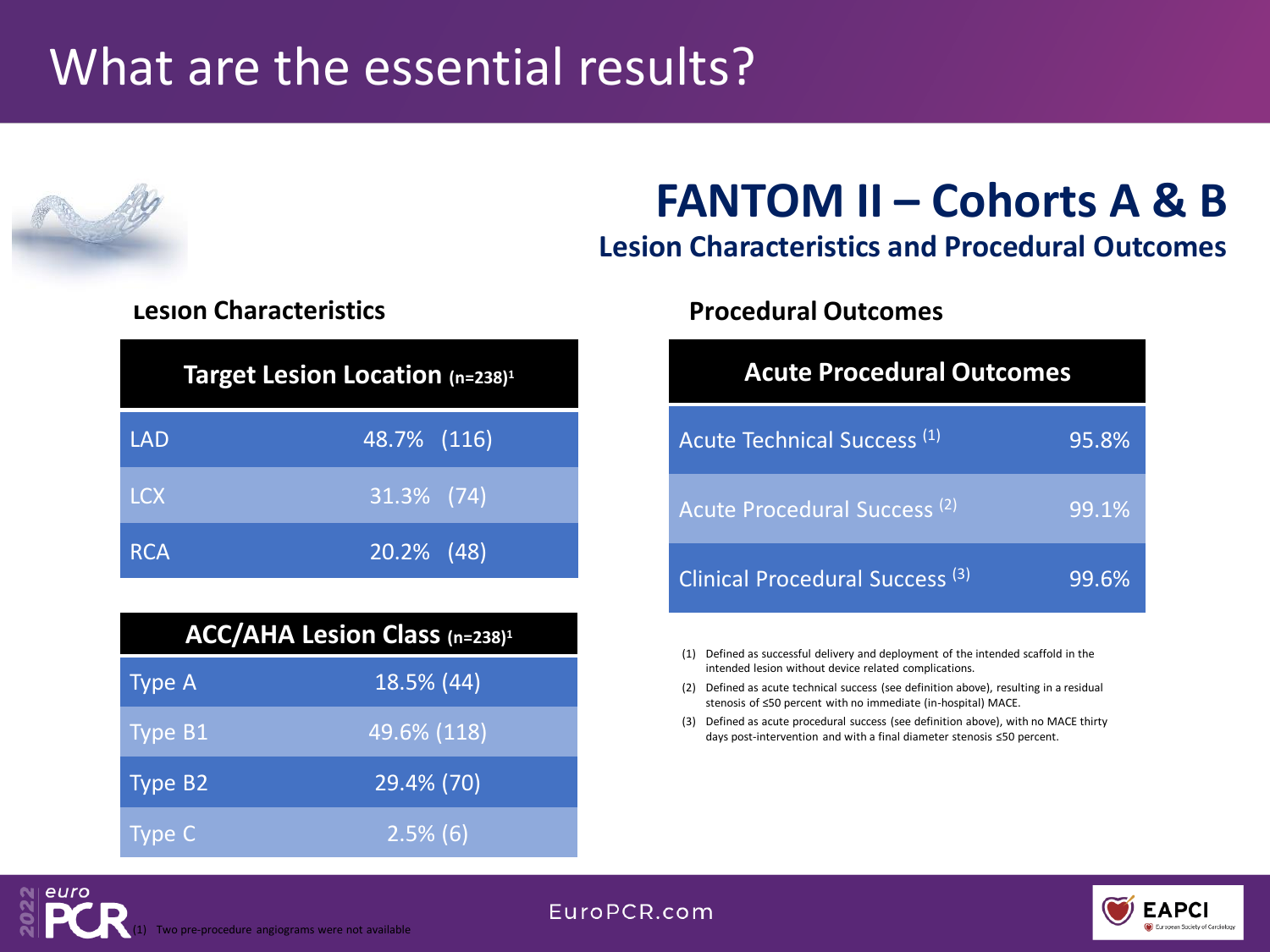# **FANTOM II (Cohorts A&B)**

#### **60-Month Clinical Outcomes**

| <b>Components of 6-Month</b><br><b>Primary Endpoint</b><br>(modified ITT): non-Hierarchical | 6 Month<br>$(n = 240)$ | 12 Months<br>$(n = 240)$ | 24 Months<br>$(n=240)$   | 36 Months<br>(n=240) <sup>6</sup> | <b>48 Months</b><br>(n=240) <sup>6</sup> | 60 Months<br>(n=240) <sup>6</sup> |
|---------------------------------------------------------------------------------------------|------------------------|--------------------------|--------------------------|-----------------------------------|------------------------------------------|-----------------------------------|
| <b>MACE</b>                                                                                 | $2.1\%$ (5)            | $4.2\%$ (10)             | $5.0\%$ (12)             | $5.0\%$ (12)                      | $5.4\%(13)$                              | $6.3\%$ (15)                      |
| <b>Cardiac Death</b>                                                                        | $0.4\%$ $(1)^1$        | $0.8\%$ $(2)^{1,2}$      | $0.8\%$ (2)              | $0.8\%(2)$                        | 1.3 % $(3)^{1,2,3}$                      | 1.7 % $(4)^{1,2,3,4}$             |
| MI (All MI Events)                                                                          | $1.3\%$ (3)            | $1.3\%$ (3)              | $1.7\%$ (4) <sup>5</sup> | $1.7\%$ (4) <sup>5</sup>          | $1.7\%$ (4) <sup>5</sup>                 | $1.7\%$ (4) <sup>5</sup>          |
| <b>Clinically Driven TLR</b>                                                                | $0.8\%$ (2)            | $2.5\%$ (6)              | $2.9\%$ (7)              | $2.9\%$ (7)                       | $2.9\%$ (7)                              | $3.3\%$ (8)                       |
| TLF                                                                                         | $2.1\%$ (5)            | $4.2\%$ (10)             | $4.6\%$ (11)             | $4.6\%$ (11)                      | $5.0\% (12)$                             | $5.8\%(14)$<br>◢                  |

(1) One patient died between 0-6 months. Exact cause of death not determined. Patient died at home 4 weeks after subsequent TAVI procedure.

(2) One death occurred between 6-12 months. Patient was reported to have died of COPD by treating physician, but cardiac relation could not be excluded.

(3) One death occurred between 3 and 4 years. Patient was treated for an occlusion in a non-target vessel and had an IABP implanted, but subsequently died due to cardiogenic shock.

(4) One death occurred between 4 and 5 years. Patient suffered from several comorbidities including end-stage COPD, pulmonary fibrosis, and dementia.

(5) Three target vessel related MIs and one non-target vessel related MI.

(6) Event rate percentages are based upon the full 240 patient cohort in the denominator.



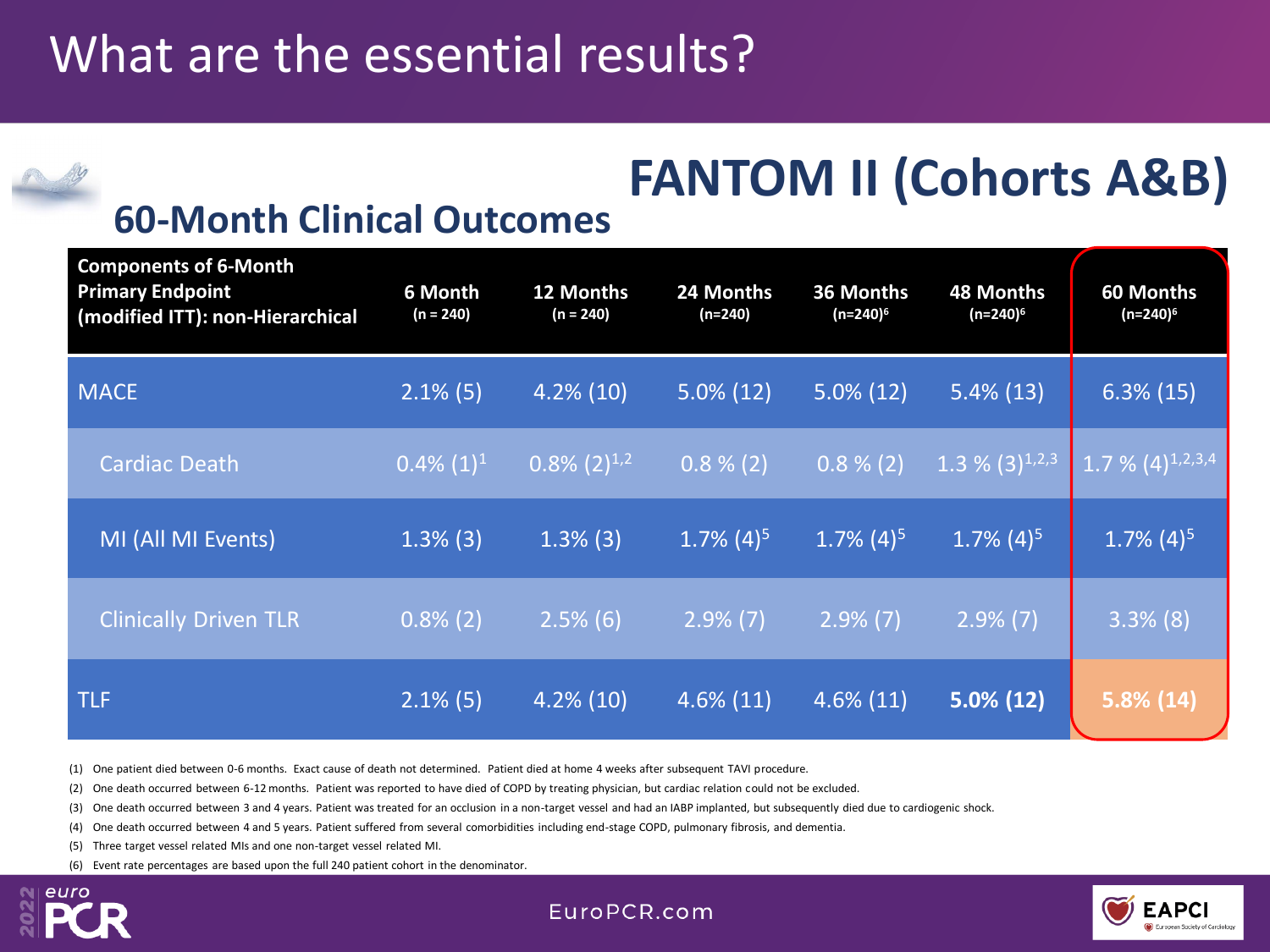## What are the essential results?

#### **FANTOM II (Cohorts A&B) 60-Month Clinical Outcomes**

#### **No new events between 36 and 60 months**

| Definite or Probable Scaffold Thrombosis (N = 240 Patients) |                          |  |  |
|-------------------------------------------------------------|--------------------------|--|--|
| Acute $(0 - 1$ day)                                         | $0.0\%$ (0)              |  |  |
| Sub-acute $(2 - 30$ days)                                   | $0.4\%$ $(1)^{1,4}$      |  |  |
| Late $(31 - 365 \text{ days})$                              | $0.0\%$ (0) <sup>4</sup> |  |  |
| Very Late (>365 days)                                       | $(0.8(2)^{2,3,4})$       |  |  |

- (1) Target lesion was not fully covered with scaffold. Significant untreated stenosis both proximally and distally to the scaffold was present at index procedure. Patient returned 5 days post procedure with a scaffold thrombosis
- (2) Clear Protocol Violation: Patient Selection outside of protocol limits: Distal segment of scaffold was in a 2.0mm vessel and the scaffold had significant malaposition that was not corrected at the index procedure
- (3) One new event was reported between 24 and 36 months. The patient was treated for a Non-Clinically Driven TLR. The site reported a "Thrombus Flake" at the edge of the scaffold.
- (4) Event rate percentages are based upon the full 240 patient cohort in the denominator

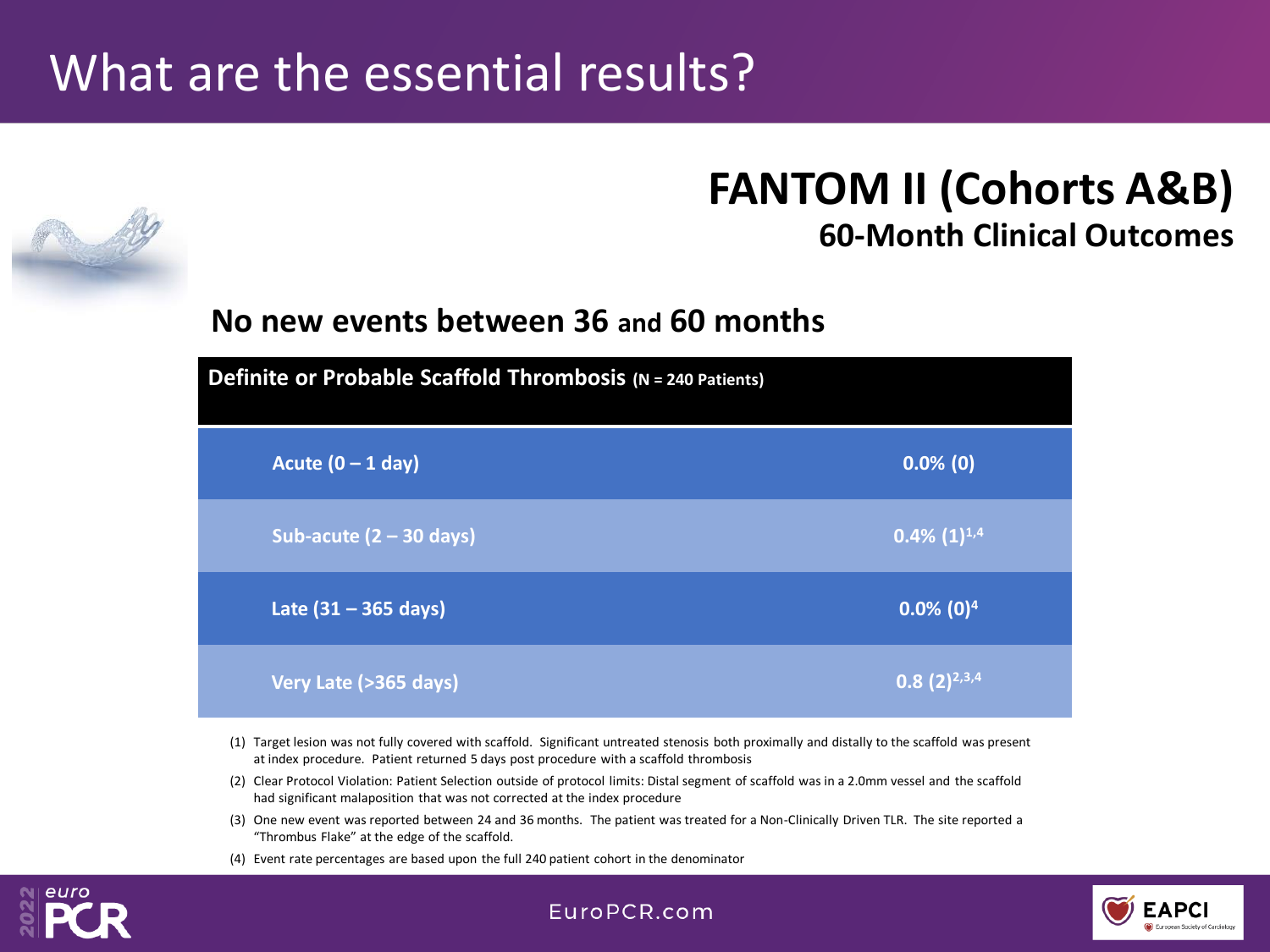# Why is this important?

*"The ideal of a stent that does its job and disappears is a valuable longterm goal, especially in young patients with long life-expectancy."* EuroPCR 2017 course director Dr. William Wijns

- There are **two distinct requirements for stent/scaffold Implantation** after lesion expansion:
	- 1) To provide **temporary mechanical support to the artery** during the healing process
	- 2) To provide a **temporary drug delivery platform** to reduce restenosis
- Permanent Implants are not needed for a temporary role
- The Fantom Encore BRS reduce the risks associated with permanent implants

#### **Risk of Long-term Complications**



TLF = cardiac death, target vessel MI, ischemic-driven TLR



FAPC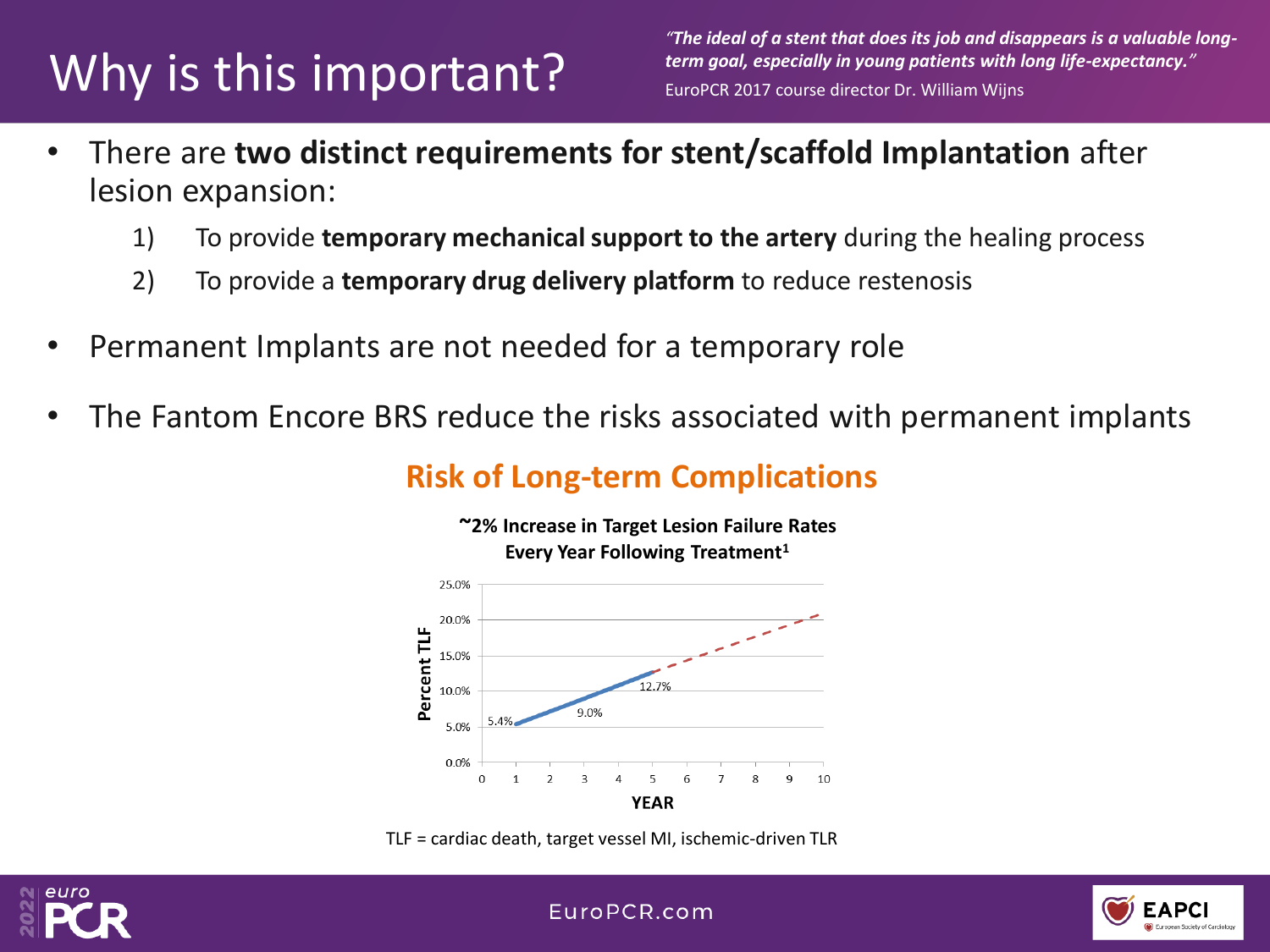# The essentials to remember

• **The Fantom BRS - as a next generation device - has demonstrated safe and effective clinical outcomes through 5 years**

- o Tyrocore**®** is a unique material developed specifically for improving coronary artery stenting
- o Excellent Long Term Clinical Outcomes
	- **1) TLF = 5.8% through 5 years**
	- 2) Reduces the Late-Stage Thrombosis risk seen in other BRS



**5-Year Clinical Outcomes Comparison**